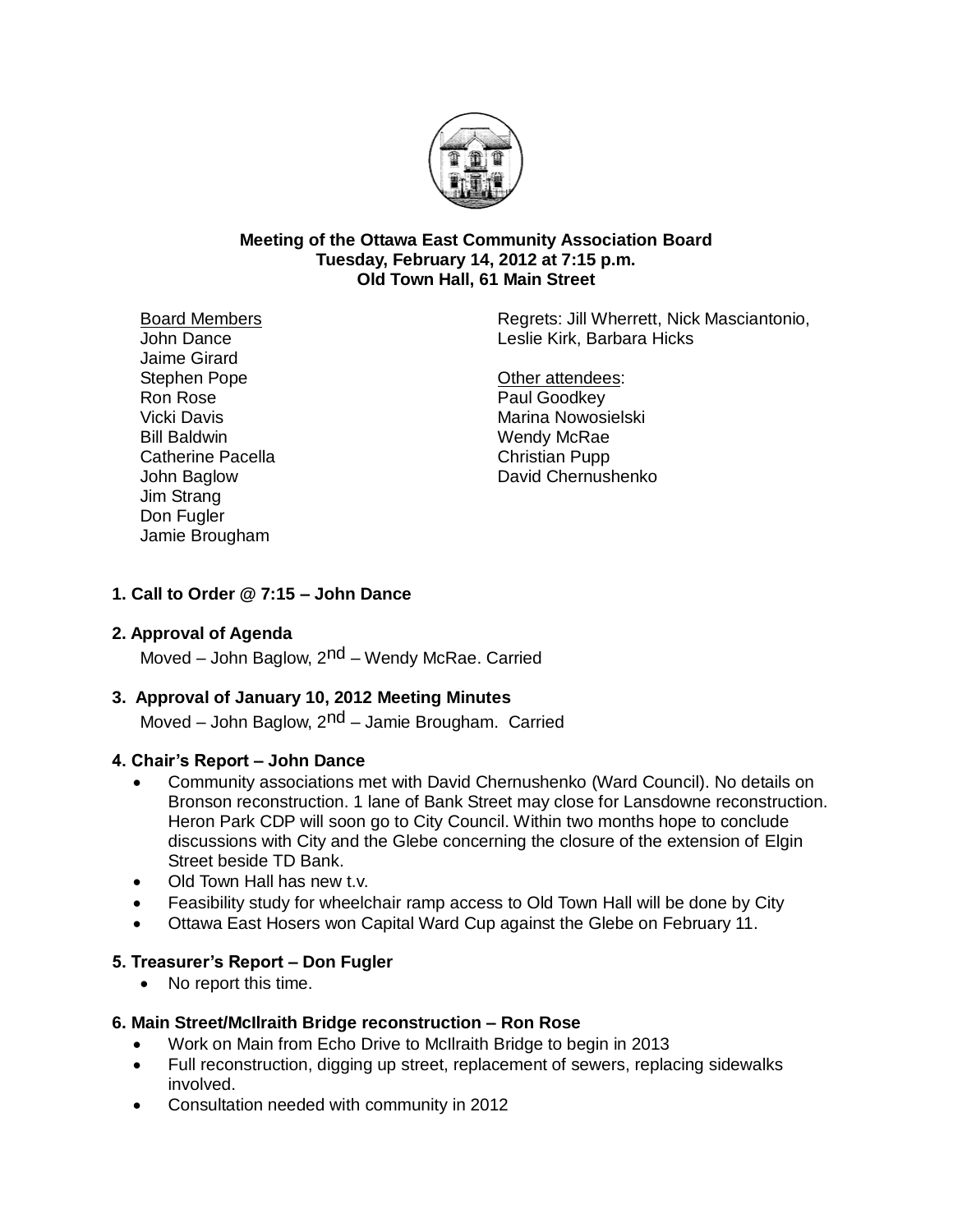- Ron proposed the following motion: **That a working group be struck to serve as a focal point of the Community Association's participation in the redesign of Main Street and McIlraith Bridge.** Moved - Ron Rose; 2<sup>nd</sup> - Stephen Pope. Carried.
- At least 5 are needed for the committee. Ron Rose, Stephen Pope, Helen Weaver and Catherine Pacella volunteered. The first meeting will be held in the Councillor's office before the next Board meeting.

# **7. Constitution – Jaime Girard**

- A committee of the Board was struck in 2011 to review, update and modify the OECA constitution.
- Structure of OECA, electronic communications, bylaws and clarity were addressed.
- Who votes at which meetings was clarified. Board meetings are the monthly Tuesday meetings (only Board members can vote). Special General Meetings are called to address specific issues (members can vote). Annual General meetings held in November (members can vote).
- Relationship between OECA, Community Activities Group (CAG) and the Mainstreeter newspaper were discussed. CAG and the Mainstreeter were once part of OECA, but now are independent and separately incorporated.
- OECA must retain existing name to be covered by the City's insurance for special events (grandfathered name on insurance)
- Ron proposed the following motion: **That Bylaw #7 [pertaining to the Mainstreeter]** be deleted. Moved - Ron Rose, 2<sup>nd</sup> - John Baglow. Carried.
- Catherine Pacella abstained.
- Ron proposed the following motion: **That the draft constitution 2.3 as amended be adopted by the Board and voted on at a Special General Meeting on or before the November 2012 Annual General Meeting.** Moved – Ron Rose, 2<sup>nd</sup> –Jamie Brougham. Carried.
- There was discussion that the Special General Meeting could be held on the same day as the Annual General Meeting.

# **8. Cash-in-lieu of Parkland – John Dance**

- Councillor and community associations met to discuss
- OECA had the only detailed proposals: Brantwood Park amenities, open air shelter in Children's Garden, possible community notice boards needed near Lees Avenue and other locations on City property.
- Heron Park Community Association needs money for renovation of community centre.
- Water for Springhurst Park, Ballantyne Park skateboard/cycle park, and additional community centre facilities will be sought in subsequent years.

# **9. Councillor's Report – David Chernushenko**

- Cash-in-lieu of parkland is to be used for small and medium items
- Hawthorne traffic calming radar done in November. Speed bumps should be installed this year.
- Redmond Place lane closures discussed February 14. Road will be closed, who owns land will be discussed. Lawyers now involved.
- Ottawa U sports stadium, Lees Avenue campus—Councillor agrees the trail should be not be impeded. U of Ottawa biologists have written to Allan Rock about protecting wildlife along river. Queensway widening may create temporary path along the river.
- Main Street reconstruction discussions to be held in 2012.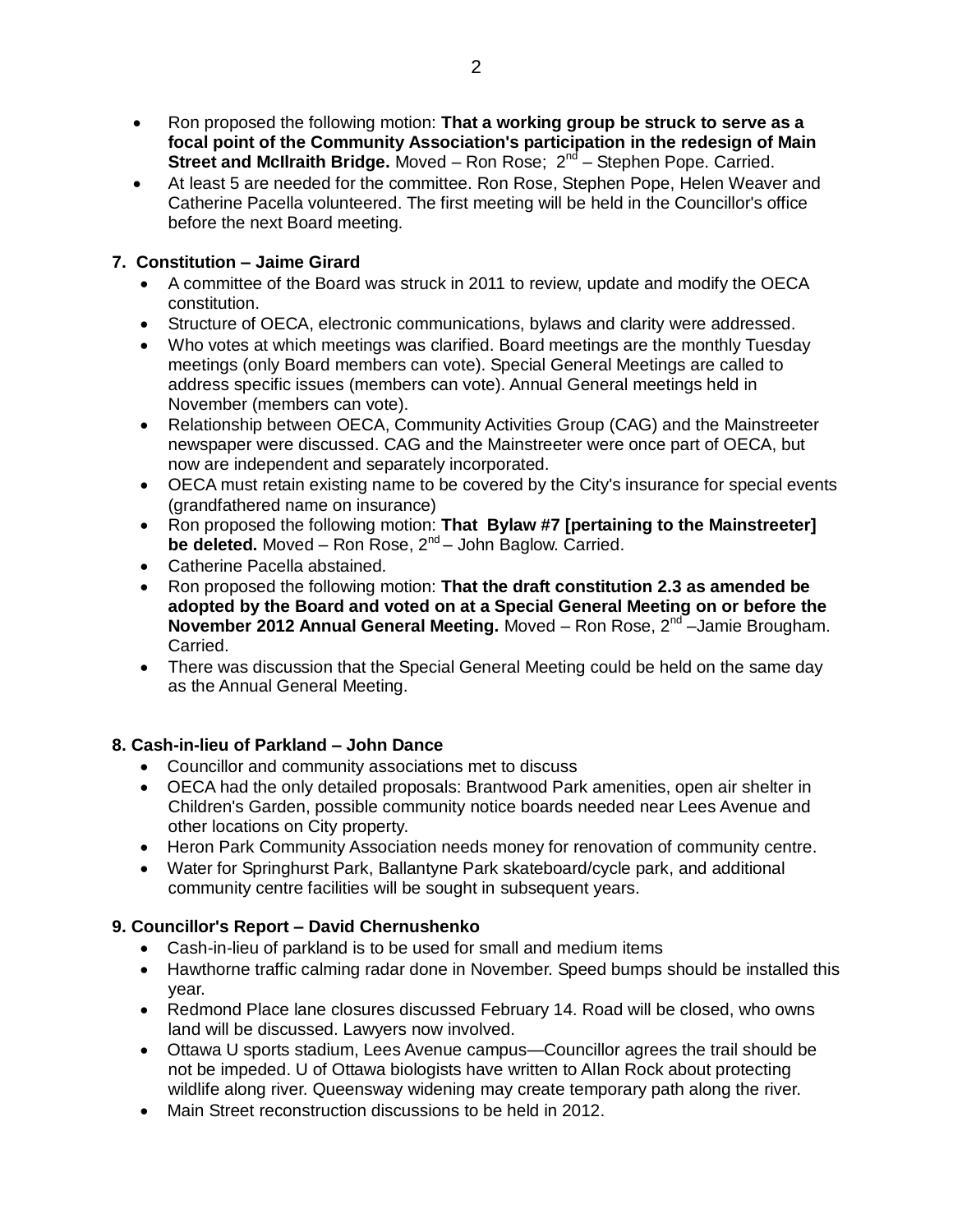### **10. Committee and Representative Reports**

## **10.1 Planning – Stephen Pope**

- There is nothing coming up at Committee of Adjustment.
- The discussions with the City regarding closure of Redmond Place (adjacent to King's Landing Private) are ongoing and OECA supports the argument that in disposing of City land, while there is no longer a legal requirement to make portions of the land available to all adjacent neighbours, a continuation of this policy by the City would represent the most equitable scenario. OECA supports the argument that the Kings Landing Cotenancy should be given equal treatment to the owner of 99 Greenfield.
- Proposal for a new sports field and dome at 200 Lees: Members of the planning committee and other interested community members attended an open house for the proposal on January 17. There are two areas of difficulty in continuing the Rideau River Nature Trail around the site. The first is at the Transitway bridge where there is a significant change in grade, and the second is at the south east corner of the playing field where a retaining wall must be built on the river bank to stabilize the corner. OECA members made clear their preference for maintaining the RRNT along the river edge. The project needs to include two areas of built work to support this objective. One (the SE field corner) is already being planned and the matter would be enlarging the retaining wall to permit the trail to pass. OECA is in discussion with Councillor Chernushenko's office, City staff, and University of Ottawa to encourage all parties to uphold the conditions identified in the Old Ottawa East CDP (continuous RRNT along the river bank).
- 157 Drummond being severed for 2 townhouses (northeast corner with Herridge)

#### **10.2 SLOE – Vicki Davis**

#### 10.2.1. Children's Garden

- Katie Breen will replace Aamina Badran as co-chair of the Children's Garden to work with Sue McKee. Aamina was thanked for her 2 years in this role. She will continue to be active in programming.
- Children's Garden is applying through Sandy Hill Community Health Care Centre for Canada Summer Jobs grant for 2012 seasonal coordinator
- Board will fundraise with users and community to meet more operating costs.

#### 10.2.2. Rideau River Nature Trail

- University of Ottawa held public meeting January 17 to show plans for proposed stadium at Lees Avenue campus.
- RRNT volunteers and other community members attended (in miserable weather) to voice concerns that the plans would prevent the trail extending along the river through the property. This has been in our plans for a number of years and is part of the City's pathway plans as well.

10.2.3. Summit on Environmental Sustainability

 SLOE will host one of four salons associated with 3iSummit on Environmental Sustainability on February 25 at Nepean Centrepoint library.

10.2.4.Community Forum on Environmental Sustainability

SLOE will host the next semi-annual meeting of this group in May or June.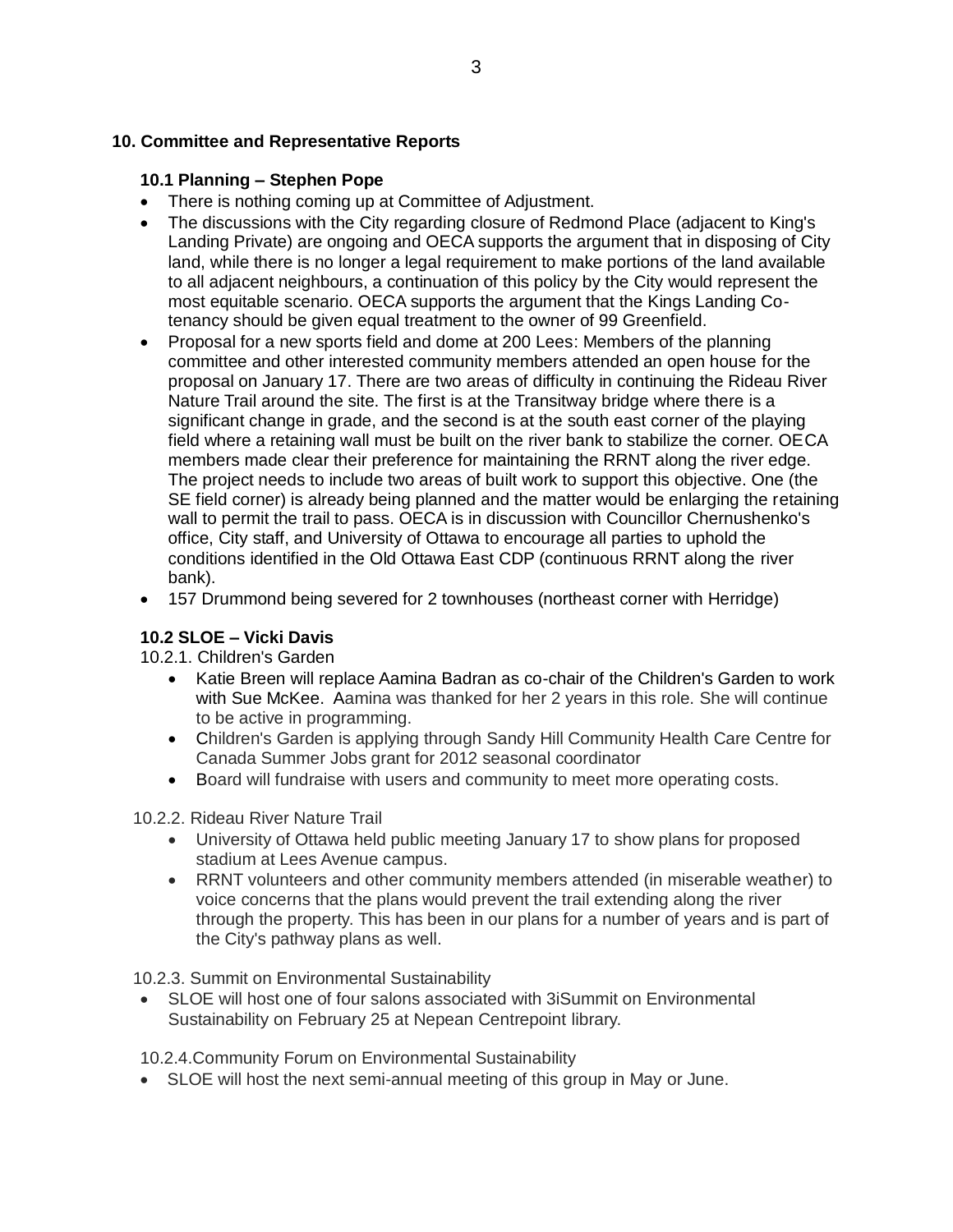## **10.3 Traffic and Transportation – Ron Rose**

- Highway 417 widening to Nicholas St: Lees Ave. ramp will be closed for 3 years while Queensway is widened and LRT component for Ottawa U is constructed. Traffic will increase on Main and Lees. Work will commence late 2012.
- Elgin Street/Pretoria 'parkette' (beside TD Bank): met with representative of Glebe to discuss. Glebe supports the closure and would like a park in its place.
- Bus route #16: request to appear before City Transit Commission was refused, but will continue to lobby for full or partial reinstatement of the #16 run. #5x runs twice a day from Chapel/Mann to hospitals on Smyth. Some press reports on impact of elimination of route #16 to hospitals.
- Midtown footbridge. Our community has written to City officially expressing support for the footbridge as has Heron Park CA.Third and final open house will be in June this year.

#### **10.4 Federation of Citizens' Associations – Jamie Brougham**

- Land across from Brantwood Park across the river is scheduled for development (part of our ward)
- FCA could use volunteers who have special knowledge for their meetings

## **10.5 Communications- Catherine Pacella**

 Feedback on the website is welcome. Suggestions to add programs at Sunnyside library or link to them.

## **11. CAG – Catherine Pacella**

- Winter party was held at the field house in January. Weather was great, lots of participation. Sleigh ride is definitely a big draw to the event and the ice was in great condition. Thanks to our "hosers" who do so much for the rink. Free hot dogs and hot chocolate was served inside the field house. Donations were collected and we raised approximately \$215. That money will help to pay toward the event, as well as future CAG events.
- Valentine Skate to be held on February 10
- Please look for the spring programming guide in the next issue of the Mainstreeter

#### **12. New Business – nil**

#### **13. Adjournment @ 9:05 pm**

Moved – John Baglow 2nd – Jamie Brougham